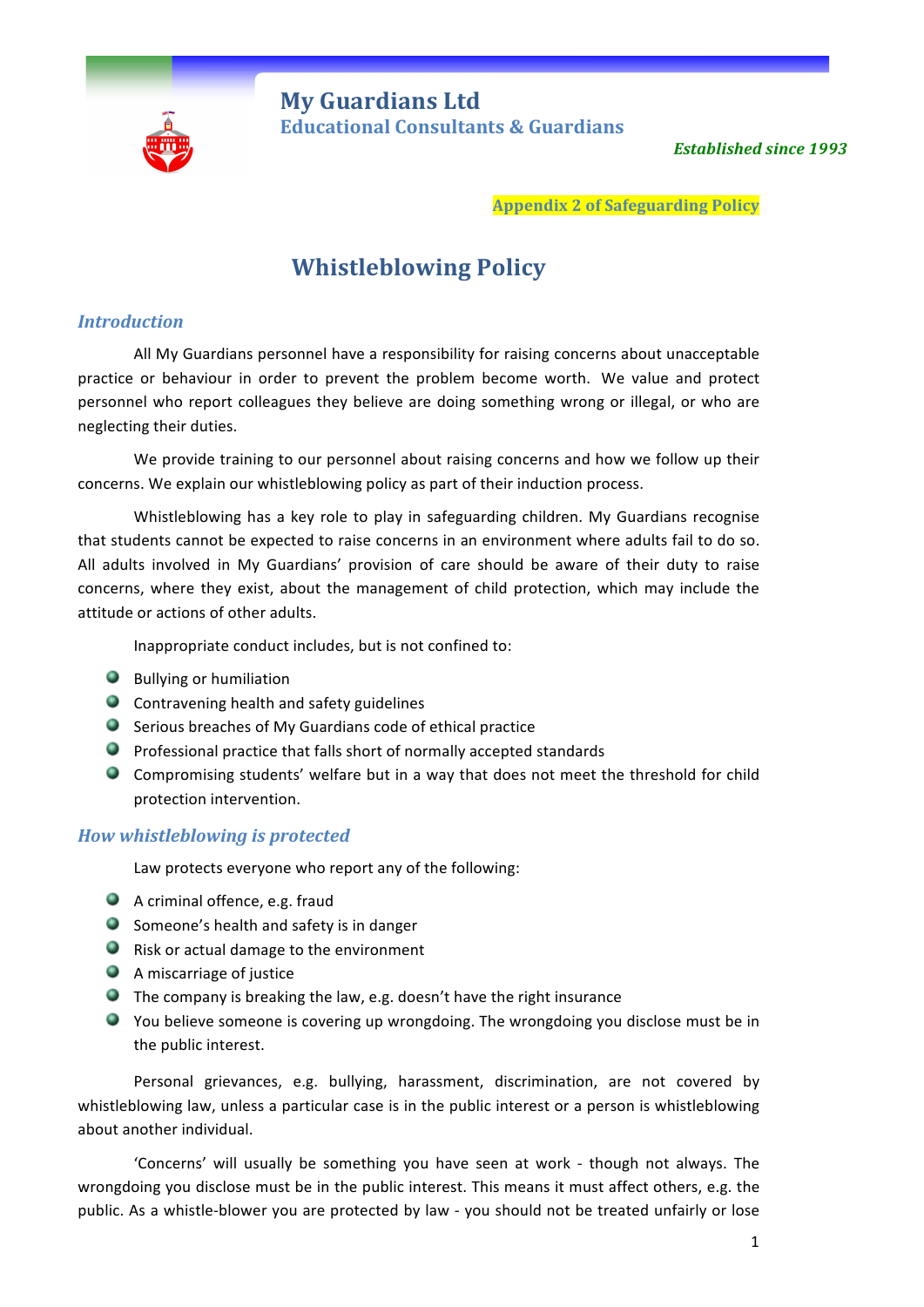your job because you 'blow the whistle'. You can raise your concern at any time about an incident that happened in the past, is happening now or you believing will happen in the near future.

My Guardians encourages all its personnel, in order to protect and reduce risks to others, whistleblowing in the following instances, in addition to the above:

- $\bullet$  Where an act is against My Guardians policies and procedures
- $\bullet$  Where an act is below My Guardians standards
- $\bullet$  Where an act is against My Guardians Codes of Conduct.

# *Reasons for blowing the whistle*

Staff will naturally be reticent to report a concern about the conduct of a colleague. However, each individual must take responsibility for ensuring that pupils are fairly treated. If poor practice is allowed to continue unchecked, it could escalate with serious consequences.

Your action not only protects pupils, but also deters any suggestion that you have colluded with poor practice that you knew was occurring but chose to ignore.

Where personnel have concerns, they should firstly report it internally before using an external prescribed body. Making a report to an external person may only be undertaken where the personnel thinks My Guardians will cover the matter up, would treat them unfairly if they complained or have raised the matter before, but the concern hasn't been dealt with.

#### *Making your claim anonymously or confidentially.*

You can tell DSL at My Guardians or a prescribed body anonymously but they may not be able to take the claim further if you have not provided all the information they need. You can give your name but request confidentiality - the person or body you tell should make every effort to protect your identity. If you report your concern to the media, in most cases you will lose your whistleblowing law rights.

#### **Who to tell and what to expect**

The procedures should be as follows:

- You can report your concerns to the Designated Safeguarding Lead (DSL) at My Guardians, Irina Bowman, telephone 07919425660 or email to info@myguardians.co.uk
- **If appropriate, the DSL will inform the LADO in relation to issues regarding safeguarding of** children or if necessary local authority department/governing body for issues not in relation to child safeguarding.
- There are other options if you do not want to report your concern to My Guardians, e.g. you can get legal advice from a lawyer, or tell a prescribed body such as AEGIS. If your concern is regarding the treatment of a child, you can contact the NSPCC.
- $\bullet$  The NSPCC has a whistleblowing helpline, which is available for staffs that do not feel able to raise concerns regarding child protection failures within the organisation (My Guardians). Staff can call 0800 028 0285 between 8am and 8pm Monday to Friday or can email: help@nspcc.org.uk

# **Support and advice:**

NSPCC Whistleblowing Helpline: 0800 028 0285 Childline provides help and advice for children and young people. Email: help@nspcc.org.uk

Protect: 020 3117 2520 for free, confidential whistleblowing advice.

Website: www.pcaw.co.uk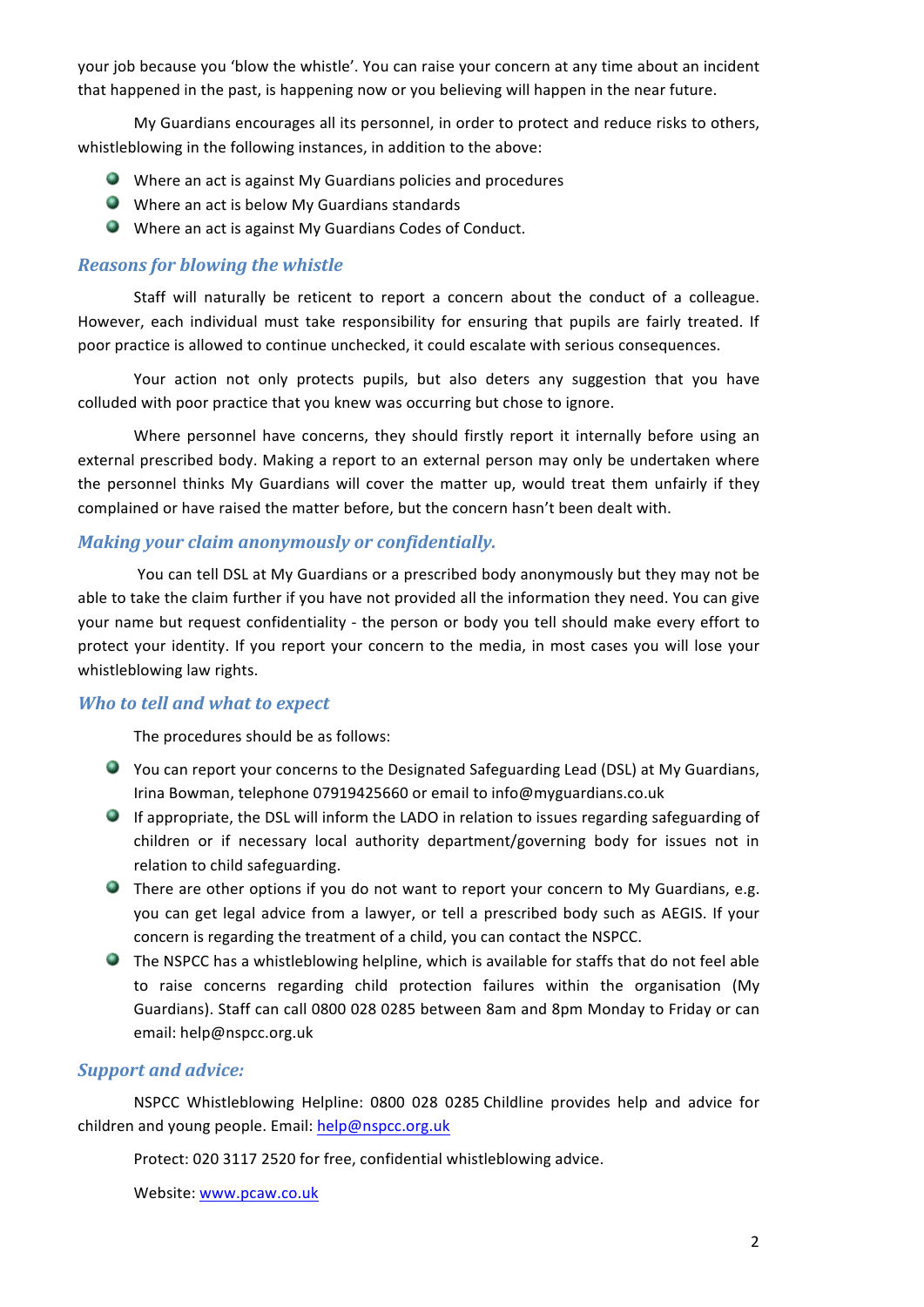# *Process when whistleblowing received*

Designated Safeguarding Lead at My Guardians will carry out a prompt and thorough investigation. 

Concerns should be put in writing, including the following information:

- $\bullet$  Details of the concern raised under the whistleblowing policy
- $\bullet$  Background and history of the concern
- $\bullet$  Names, dates and places where possible
- $\bullet$  Reasons why there is concern about the particular situation
- Your name and contact details. Alternatively, you may act anonymously.

If for any reason the concern cannot be put in writing, then phone call or meeting with DSL will be arranged. Though personnel making the allegation will not be expected to prove the truth of any allegation, they will need to demonstrate to DSL that there are sufficient grounds for their concern.

The earlier a concern is raised, the easier and sooner it is possible for My Guardians to

act. 

# *What My Guardians or a prescribed body will do*

After a concern received, My Guardians will:

- $\bullet$  Provide support to person who raised it.
- $\bullet$  Provide transparency and accountability during the course of investigation.
- $\bullet$  Ensure there is an external review if appropriate.
- $\bullet$  Update the person who raised the concern on progress of any investigations.
- $\bullet$  Take action to protect this person from any inappropriate actions, e.g. harassments.
- $\bullet$  Provide mediation and dispute resolution if appropriate.
- Do our best to protect the staff members' identity if they do not want their name disclosed.
- $\bullet$  Will not take action against the member of staff raising the concern if raised in good faith that is later confirmed to be unfounded.

DSL at My Guardians will make initial enquiries, following a meeting with the member of staff making the allegation, to decide whether an investigation is required and what should be done. 

The concern raised may:

- $\bullet$  Simply be resolved without the need for further investigation
- $\bullet$  Involve an internal investigation by DSL at My Guardians
- $\bullet$  Be referred to the Local Authority Designated Officer (LADO) for advice
- $\bullet$  Be referred to the Police
- $\bullet$  Form the subject of an independent inquiry.

Some concerns might be covered by our other policies and procedures and will be addressed under those procedures, e.g. disciplinary procedures.

Within ten working days of a concern being received, DSL will send the member of personnel a written response detailing:

- $\bullet$  Acknowledgement of the allegation in writing
- $\bullet$  Indication of how My Guardians propose to deal with the matter
- $\bullet$  An estimate of how long it will take to provide a final response